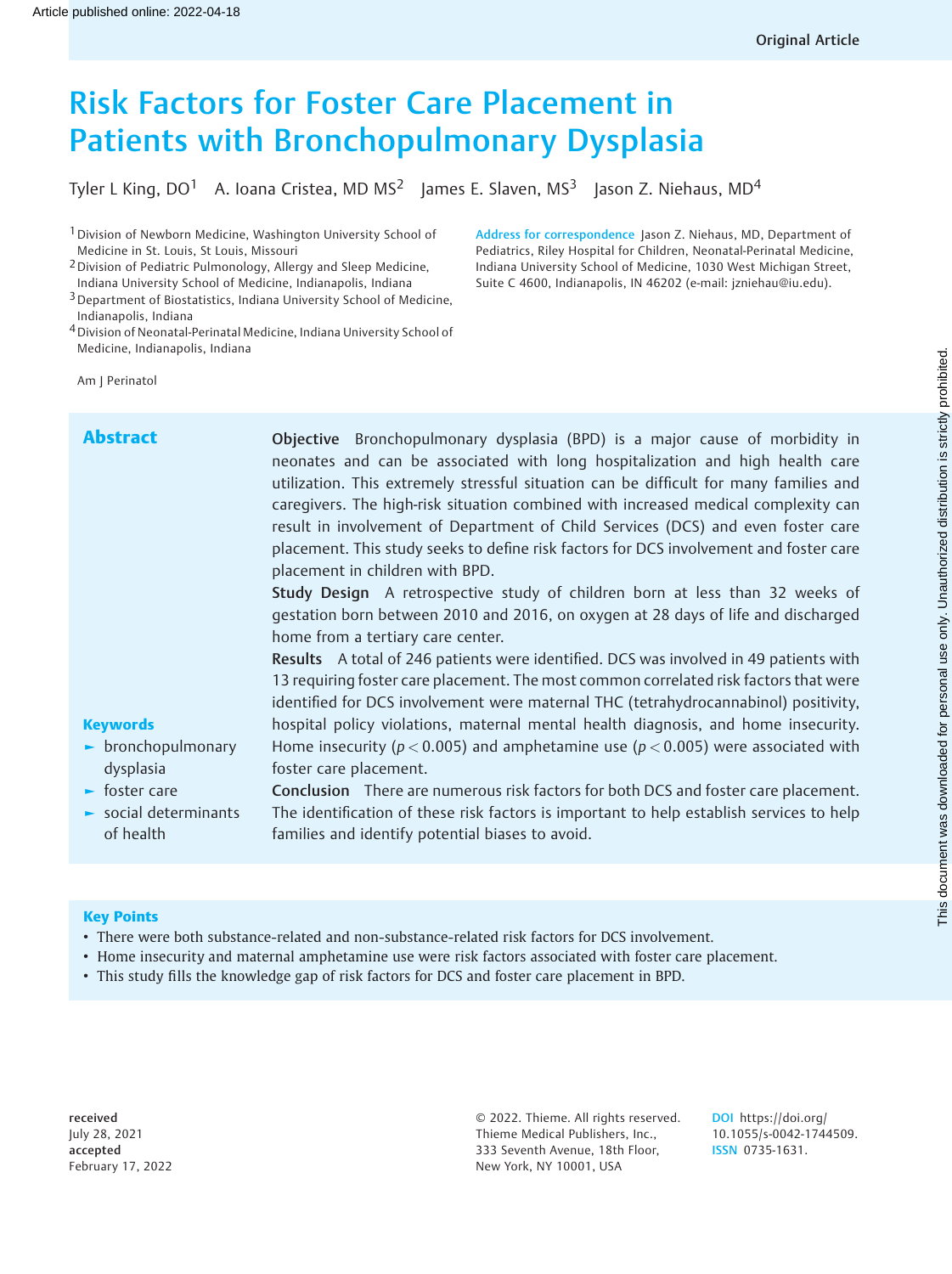Children may be placed in foster care for many reasons including, but not limited to, abuse, neglect, and medical complexity that surpasses parent's ability to care for the child. Nearly half of children in foster care have chronic medical problems.<sup>1</sup> Adoption and Foster Care Analysis and Reporting System (AFCARS) data showed that foster care placement is highest in the first year of life with implications in better identifying how to better serve at-risk parents.<sup>2</sup> Prematurity and low birth weight have been associated with increased risk for both foster care placement and adoption; however, delineating the degree of prematurity beyond gestational age less than 37 weeks is limited and sparse.<sup>3,4</sup> The neonatal intensive care unit (NICU) offers an environment where the care team may be able to better identify family's psychosocial risk factors impacting patient outcomes after discharge.<sup>5</sup>

Bronchopulmonary dysplasia (BPD) is a major cause of morbidity in neonates. $6$  BPD contributes to prolonged hospitalization stays and high health-care utilization associated with extreme prematurity.<sup> $7-9$ </sup> Despite improving therapeutic interventions, the incidence of BPD has remained largely unchanged.<sup>10</sup> Following a NICU admission, BPD has also been shown to have a high health-care utilization and burden.<sup>11</sup>

BPD is a disease process linked with prematurity.<sup>12</sup> There are numerous risk factors studied, including medical, nutritional, obstetric, environmental, and sociodemographic factors, contributing to preterm birth.<sup>13</sup> Multiple studies have evaluated socioeconomic and environmental impacts in neonatal morbidity. With this, it has become increasingly important to better understand how these factors contribute and subsequently intervene appropriately for at-risk populations.<sup>14</sup>

There is limited information regarding which risk factors may lead to involvement with Department of Child Services (DCS) and subsequent foster care placement for patients with BPD prior to NICU discharge. Due to this, we wanted to identify risk factors leading to both DCS involvement and foster care placement. We hypothesize that there are identifiable risk factors contributing to foster care placement in infants with BPD.

## Materials and Methods

We performed a retrospective cohort study of premature infants diagnosed with BPD born less than 32 weeks transitioning to home from a tertiary care center between January 2010 and December 2016. Infants with BPD with reported DCS Involvement were compared with infants with BPD and no DCS involvement. Definition of BPD was based on oxygen requirement at 28 days of life to potentially identify patients earlier than 36 weeks corrected gestational age.  $6,15$ The primary outcome was DCS involvement. Secondary outcome was foster care placement. Clinical characteristics and demographics were compared between the groups.

Reasons for DCS involvement were identified through social work and physician team documentation within the infant's medical record. Identifiable factors included substance use from prenatal visits as specified on infant's

American Journal of Perinatology © 2022. Thieme. All rights reserved.

documented admission note or identified on infant urine drug screen/meconium drug screen, maternal history of mental health disorders, history of domestic violence (DV), legal concerns, previous DCS involvement, hospital policy violations, parental communication problems, parent care failures, and home insecurity.

Substance use was defined as any positive prenatal urine drug screen (including any prenatal visit and on delivery admission) as well as any infant urine drug screen or meconium drug screen. Positive screens for medications given prior to delivery were excluded (i.e., morphine during labor). Maternal mental health history was defined as selfreported history or current diagnosis of depression, anxiety disorder, or other psychiatric disorder requiring medication and/or therapy. DV was defined as any previous history of reported DV requiring DCS involvement, any reported physical or verbal abuse during any prenatal visit, and any verbal or physical altercation requiring security involvement on hospital property during NICU admission. Legal concerns included maternal history of incarceration, probation, and court ordered substance abuse program for any reason prior to and during NICU admission. Previous DCS involvement was any previously filed case on mother or father including current pregnancy reported in social work documentation. Hospital policy violations included parental noncompliance with hospital protocols during any part of maternal or neonate admission. Discharge policy violations included inadequate number of caregivers on discharge and not having an infant car seat. Communication problems were defined as any social work consult and/or follow-up from the primary team after multiple failed phone message attempts to reach parents. Parent care failure was defined as any parent care failure documented. Home insecurity was defined as self-reported homelessness or eviction, living in a homeless shelter during pregnancy or during any part of the NICU stay. The study was approved by the Institutional Review Board of Indiana University.

REDCap (Research Electronic Data Capture) was used for study data collection and management.<sup>16,17</sup> Results were provided with values in medians (interquartile range [IQR]) for continuous variables and frequencies (percentages) for categorical variables. Statistical analyses were performed with the Kruskal–Wallis/Wilcoxon nonparametric and Fisher's exact tests (due to expected small cell counts), respectively. All analytical assumptions were verified, and analyses were performed using SASS v9.4 (SAS Institute, Cary, North Carolina).

#### Results

We identified a total of 246 patients with BPD who were transitioned to home between 2010 and 2016. Of these, 80% (197) of patients had no DCS involvement or foster care placement. DCS was involved in 20% (49) of patient cases with 5.2% (13) of patients subsequently placed into foster care (►Table 1). There were no statistically significant differences between gestational age, maternal race, gravida/para history, birth weight, birth length, and birth head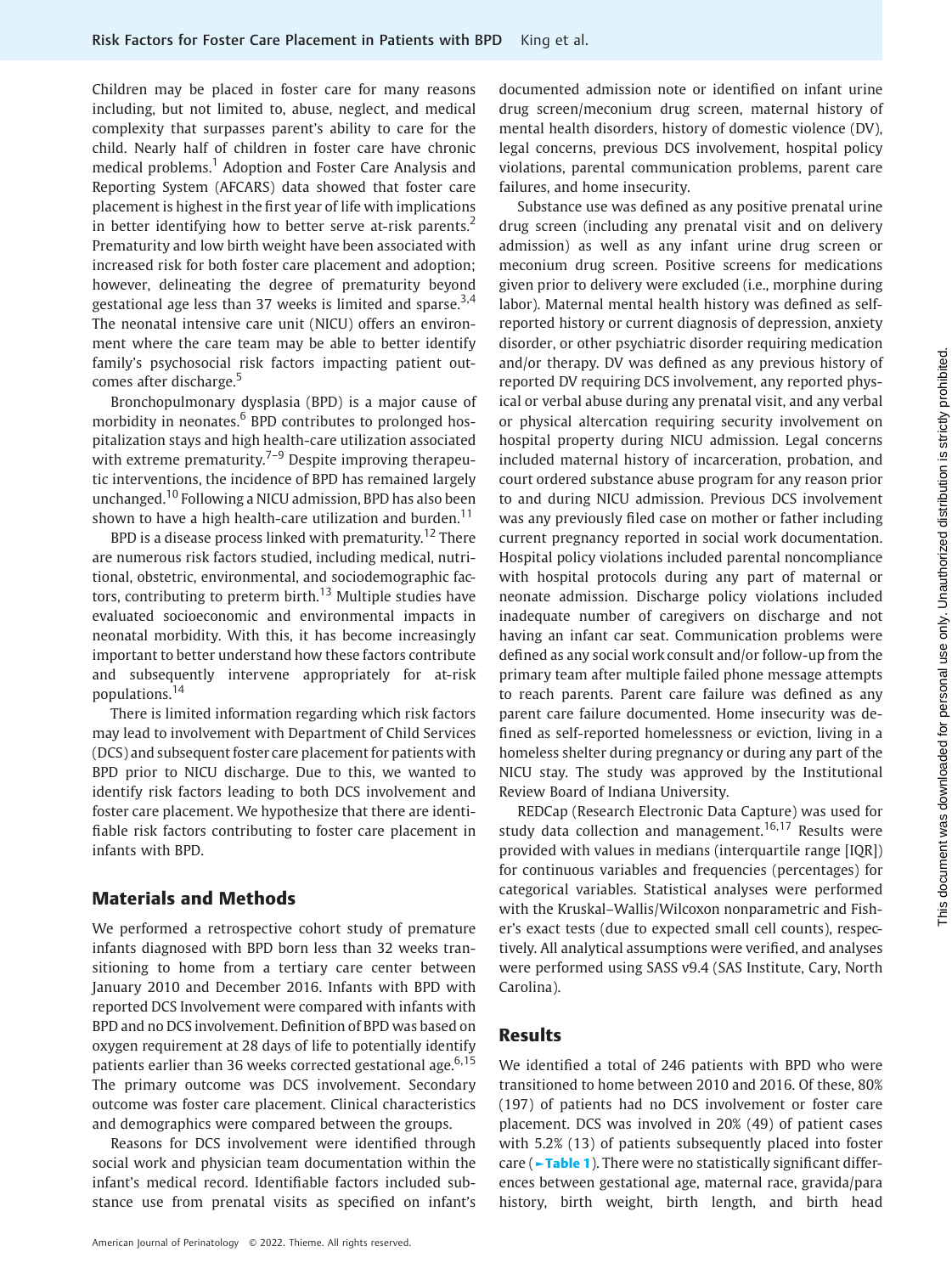| Table 1 Patient characteristics and demographics |                         |                         |                         |                        |  |  |  |  |
|--------------------------------------------------|-------------------------|-------------------------|-------------------------|------------------------|--|--|--|--|
|                                                  | No DCS                  | DCS only                | <b>DCS</b> and fostered | p-Value                |  |  |  |  |
| $\mathcal N$                                     | 197                     | 36                      | 13                      |                        |  |  |  |  |
| Gestational age (wk)                             | 27.29<br>(25.57, 28.43) | 26.57<br>(25.43, 28.36) | 27.64<br>(26.14, 29.07) | 0.505                  |  |  |  |  |
| Birth weight (g)                                 | 900<br>(735, 1, 159)    | 865<br>(720, 1,085)     | 945<br>(835, 1, 180)    | 0.419                  |  |  |  |  |
| Birth length (cm)                                | 35<br>(32, 37.4)        | 34.25<br>(32.5, 35.75)  | 35.5<br>(33.75, 37.5)   | 0.571                  |  |  |  |  |
| Birth OFC (cm)                                   | 24.2<br>(22.5, 26)      | 24.5<br>(22.75, 2.625)  | 24.65<br>(23.1, 27.05)  | 0.661                  |  |  |  |  |
| Race                                             |                         |                         |                         |                        |  |  |  |  |
| White                                            | 116(58.9)               | 21(58.3)                | 8(61.5)                 | 0.926                  |  |  |  |  |
| Black                                            | 67 (34.0)               | 14 (38.9)               | 5(38.5)                 |                        |  |  |  |  |
| Hispanic                                         | 7(3.6)                  | 0(0)                    | 0(0)                    |                        |  |  |  |  |
| Asian                                            | 4(2.0)                  | 1(2.8)                  | 0(0)                    |                        |  |  |  |  |
| Other                                            | 3(1.5)                  | 0(0)                    | 0(0)                    |                        |  |  |  |  |
| Gravida                                          | 2(1, 4)                 | 3(2, 4)                 | 2.5(2, 5.5)             | 0.203                  |  |  |  |  |
| Para                                             | 2(1, 3)                 | 2(1, 3)                 | 2(1, 3.5)               | 0.874                  |  |  |  |  |
| Prenatal care                                    |                         |                         |                         |                        |  |  |  |  |
| Yes                                              | 179 (91.3)              | 29(80.6)                | 5(41.7)                 | $< 0.001$ <sup>a</sup> |  |  |  |  |
| <b>No</b>                                        | 3(1.5)                  | 2(5.6)                  | 5(41.7)                 |                        |  |  |  |  |
| Late                                             | 10(5.1)                 | 3(8.3)                  | 2(16.7)                 |                        |  |  |  |  |
| Unknown                                          | 4(2.0)                  | 2(5.6)                  | 0(0)                    |                        |  |  |  |  |

Abbreviation: DCS, Department of Child Services; IQR, interquartile range.

Note: This table illustrates the patient characteristics studied. Values are medians (IQRs) for continuous variables and frequencies (percentages) for categorical variables, with p-values from Kruskal–Wallis and Fisher's exact tests, respectively.

circumference amongst all three groups. Positive history of prenatal care was a statistically significant finding between the three groups ( $p < 0.001$ ).

Discharge medical outcomes are shown in ►Table 2. Discharge respiratory support and discharge feeding mechanism did not differ amongst the groups, but discharge feeding type was statistically significant (breast milk vs. formula). Thirteen infants died in total, 11 from the non-DCS or foster care group and two from the DCS alone group. Infant length of stay did not differ between the three groups.

Risk factors for DCS involvement and foster care placement are illustrated in **-Table 3.** The most common reasons for DCS involvement were maternal tetrahydrocannabinol (THC) positivity, hospital policy violations, maternal mental health history, and home insecurity. Home insecurity  $(p = 0.009)$  and amphetamine use  $(p = 0.004)$  were independently significant risk factors for foster care placement compared with DCS involvement alone. Of the remaining drugs tested, there were no statistically significant differences between the groups. Marijuana (THC) use was present in 47.2% (17) of cases for DCS involvement alone and 53.9% (7) of cases associated with foster care placement. Communication problems, hospital policy violations, parent care failures prior to discharge, legal concerns, history of DV, and maternal mental health history did not show statistically significant differences between the groups.

There was a median of 2 total risk factors identified for the DCS alone group (IQR: 2–4) compared with a median of 4 risk factors identified in the foster care group (IQR: 3–6) with a statistically significant difference between number of risk factors between the groups ( $p = 0.027$ ). The median number of substances abused was 1 for the DCS alone group (IQR: 0– 1.5) and 1 in the foster care group (IQR: 0–2) with no statistically significant differences between the groups  $(p = 0.607)$ . There were nine cases involving DCS with exclusive substance abuse as a risk factor. The median number of substances abused was 1 (IQR: 1–2) when no other risk factors were identified. There was no exclusive substance use in the foster care group.

We further categorized the data to exclude substance use and further evaluated other risk factors. A median of 2 nonsubstance risk factors were identified in the DCS alone group (IQR: 0.5–3) and a median of 3 non-substance risk factors in the foster care group (IQR: 2–4) with a statistical significance between these groups ( $p = 0.033$ ). When evaluating the nonsubstance use risk factors (excluding any substance use from this group), 39% (14) of patients were identified in the DCS alone group and 39% (5) of patients were identified in the foster care group. When any substance use was excluded,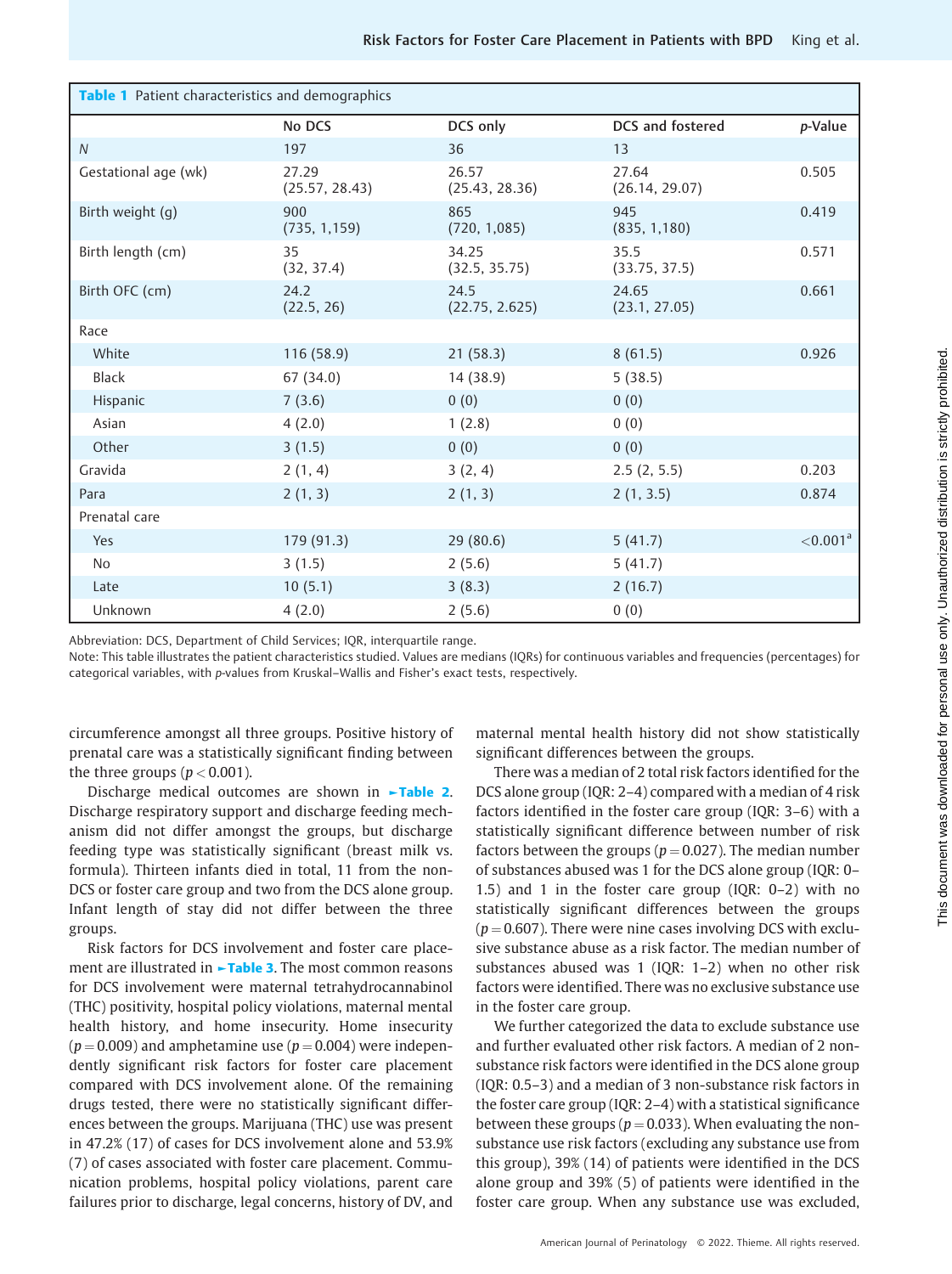| Table 2 Patient discharge medical outcomes |                    |                   |                           |                    |  |  |  |
|--------------------------------------------|--------------------|-------------------|---------------------------|--------------------|--|--|--|
|                                            | No DCS $(n = 197)$ | DCS only $(n=36)$ | DCS and fostered $(n=13)$ | p-Value            |  |  |  |
| Discharge respiratory support              |                    |                   |                           |                    |  |  |  |
| Room air                                   | 98 (55.1)          | 11(32.4)          | 7(58.3)                   | 0.312              |  |  |  |
| Home $O2$                                  | 74 (41.6)          | 21(61.8)          | 5(41.7)                   |                    |  |  |  |
| Trach collar                               | 1(0.6)             | 0(0)              | 0(0)                      |                    |  |  |  |
| Trach vent                                 | 5(2.8)             | 2(5.9)            | 0(0)                      |                    |  |  |  |
| Discharge feeding type                     |                    |                   |                           |                    |  |  |  |
| Formula                                    | 135 (68.9)         | 34 (94.4)         | 12(100)                   | 0.004 <sup>a</sup> |  |  |  |
| Breast milk                                | 38 (19.4)          | 0(0)              | 0(0)                      |                    |  |  |  |
| <b>Both</b>                                | 23(11.7)           | 2(5.6)            | 0(0)                      |                    |  |  |  |
| Discharge feeding mechanism                |                    |                   |                           |                    |  |  |  |
| PO                                         | 84 (42.9)          | 16(44.4)          | 5(41.7)                   | 0.313              |  |  |  |
| NG/PO                                      | 44 (22.5)          | 7(19.4)           | 5(41.7)                   |                    |  |  |  |
| NG only                                    | 42 (21.5)          | 5(13.9)           | 0(0)                      |                    |  |  |  |
| GT/G                                       | 26(13.3)           | 8(22.2)           | 2(16.7)                   |                    |  |  |  |
| Unknown                                    | 0(0)               | 0(0)              | 0(0)                      |                    |  |  |  |
| Deaths                                     | 11(5.6)            | 2(5.6)            | 0(0)                      | 0.701              |  |  |  |
| Length of stay (d)                         | 96 (78, 117)       | 104.5 (76, 122)   | 103.5 (79.5, 107.5)       | 0.775              |  |  |  |

Abbreviation: DCS, Department of Child Services; IQR, interquartile range.

Note: This table specifies discharge respiratory support, feeding type, and mechanism as well as infant morbidity and length of stay. Values are medians (IQRs) for continuous variables and frequencies (percentages) for categorical variables, with p-values from Kruskal–Wallis and Fisher's exact tests, respectively.

there were a median of 3 risk factors identified in the DCS group (IQR: 2–4) and a median of 4 risk factors identified in the foster care group (IQR: 3–4), with no statistically significant difference between the groups ( $p = 0.563$ ).

Maternal mental health history was further evaluated in relation to substance abuse. There were 8 total cases of positive maternal mental health history and positive substance abuse, 43% (6) were in the DCS group alone and 40% (2) were in the foster care groups. There were no statistically significant differences between these groups ( $p > 0.999$ ). There were six cases in total where there was positive maternal mental health history and no positive substance abuse, four cases in the DCS group and two cases in the foster care group with no statistically significant difference between the groups ( $p = 0.6452$ ).

### **Discussion**

There have been population-based studies looking at foster care placement with prematurity.<sup>18</sup> However, there have not been risk factors evaluated specific to patients diagnosed with BPD. This study evaluated potential risk factors associated with foster care placement in a cohort of patients with BPD discharging from the NICU. Approximately 1% of children enter foster care before their first birthday. Previous studies have shown that foster care placement during infancy and overall cumulative risk is highest in African American and Native American populations.<sup>2</sup> Additionally, there is a higher cumulative prevalence in Child Protective Services (CPS; or DCS) investigation, substantiation, placement, and

termination for African Americans.<sup>19</sup> In our study, we found an increased risk for foster care placement (5.7% compared with 1% risk of placement in the first year) and no correlation with maternal race. Foster care placement is likely higher given the increased medical complexity associated with BPD. The NICU also provides an environment with the resources to identify and communicate concerns efficiently to community partners including DCS. We suspect that our cohort size and study design may account for differences in previous racial disparity data. AFCARS data and foster care incidence are reported annually. Our study looked at foster care placement prior to NICU discharge. We did not account for foster care placement following NICU discharge of these patients which may be more reflective of the current population studies. Additionally, our cohort size was small and there were no patients who identified as Native Americans to compare with the larger studies and population data.

In this study, there was a difference between discharge formula type amongst the groups studied, reflecting change in parental care and need for formula at discharge. However, there were no differences in feeding mechanism and respiratory support between groups at discharge. This suggests that the presence of increased supplies for feeding and respiratory support at the time of discharge may not impact patient disposition with families versus foster care.

Adequate prenatal care was a protective factor against foster care placement in this cohort. Previous studies have shown that prenatal care is impacted by many factors including maternal age, race, education, parity, insurance status, and DV history.<sup>20</sup> In our study, maternal race, parity,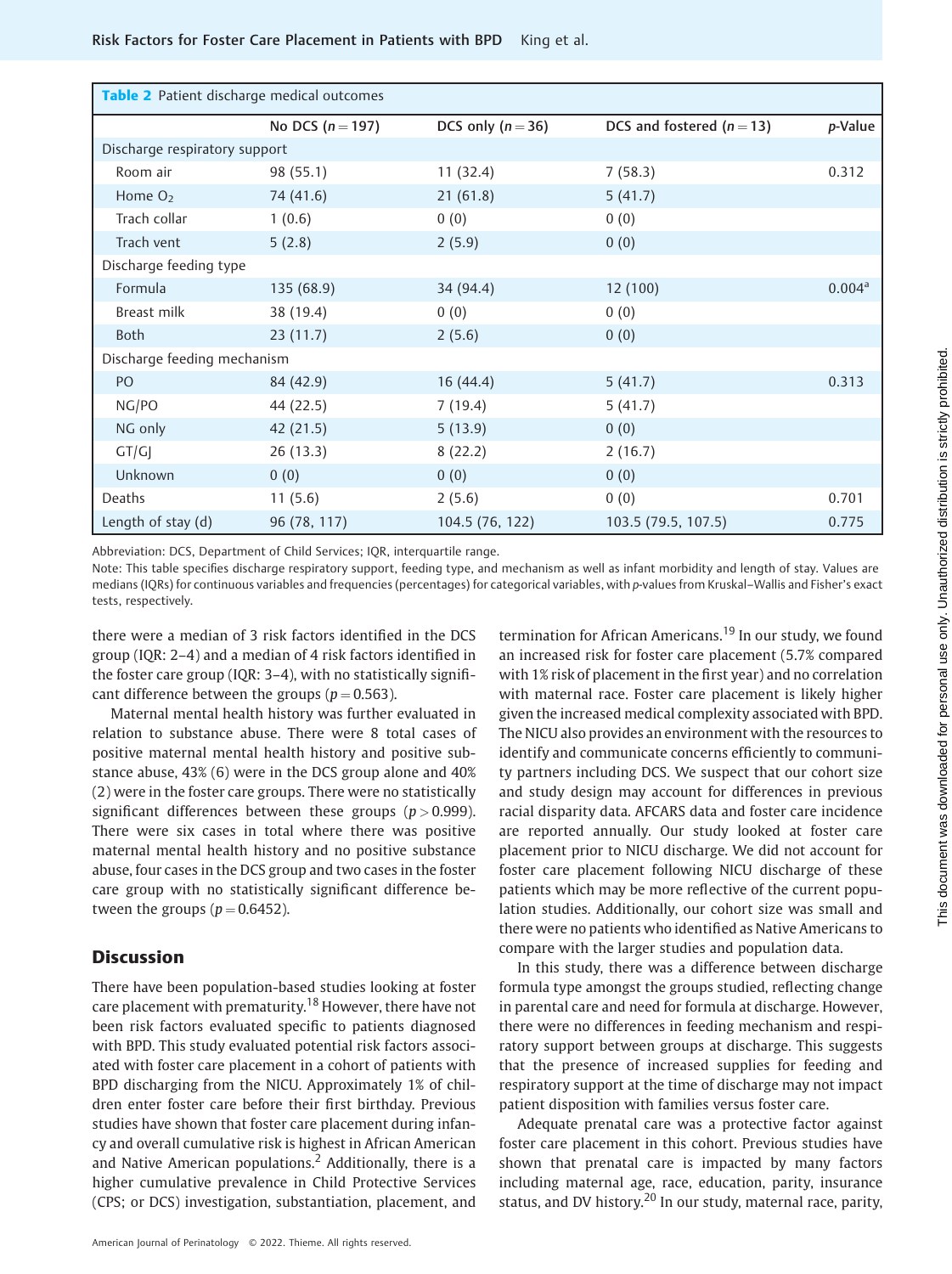| <b>Table 3</b> Risk factors for DCS and Foster Care Placement                   |                                  |                              |                      |
|---------------------------------------------------------------------------------|----------------------------------|------------------------------|----------------------|
|                                                                                 | DCS but not<br>fostered $(n=36)$ | DCS and<br>fostered $(n=13)$ | p-Value              |
| Substance related                                                               |                                  |                              |                      |
| Cannabinoids/THC                                                                | 17(47.2)                         | 7(53.9)                      | 0.682                |
| Amphetamines                                                                    | 1(2.8)                           | 4(30.8)                      | 0.004 <sup>a</sup>   |
| Opiates (outside program)                                                       | 5(13.9)                          | 3(23.1)                      | 0.442                |
| Opiates (in OUD program)                                                        | 6(16.7)                          | 0(0)                         | 0.116                |
| Heroine                                                                         | 0(0)                             | 2(15.4)                      | 0.066                |
| Other substance                                                                 | 3(8.3)                           | 1(7.7)                       | 0.942                |
| Non-substance related                                                           |                                  |                              |                      |
| Communication problems                                                          | 5(13.9)                          | 2(15.4)                      | 0.895                |
| Maternal mental health history                                                  | 10(27.8)                         | 4(30.8)                      | 0.838                |
| Parent care failure                                                             | 4(11.1)                          | 4(30.8)                      | 0.100                |
| Home insecurity                                                                 | 10(27.8)                         | 9(69.2)                      | 0.009 <sup>a</sup>   |
| Previous DCS involvement                                                        | 8(22.2)                          | 5(38.5)                      | 0.256                |
| Hospital policy violations                                                      | 11(30.6)                         | 3(23.1)                      | 0.609                |
| Domestic violence history                                                       | 7(19.4)                          | 3(23.1)                      | 0.781                |
| Legal concerns                                                                  | 6(16.7)                          | 5(38.5)                      | 0.107                |
| Other                                                                           | 9(25.0)                          | 5(38.5)                      | 0.357                |
| Total risk factors                                                              | 2(2, 4)                          | 4(3, 6)                      | $0.027$ <sup>a</sup> |
| Total substances used                                                           | 1(0, 1.5)                        | 1(0, 2)                      | 0.607                |
| Exclusive substance use-where they have ZERO<br>non-substance risk factors      | 1 $(1, 2)$ ; $n = 9$             | $n = 0$                      | n/a                  |
| Total non-substance risk factors                                                | 2(0.5, 3)                        | 3(2, 4)                      | 0.033 <sup>a</sup>   |
| Total non-substance risk factors-where they have<br>ZERO substance risk factors | $3(2, 4); n = 14$                | 4 (3, 4); $n = 5$            | 0.563                |
| Maternal mental health history $+$ any positive substance abuse                 | 6(42.9)                          | 2(40.0)                      | >0.999               |
| Maternal mental health history and no positive substance abuse                  | 4(18.2)                          | 2(25.0)                      | 0.645                |

Abbreviation: DCS, Department of Child Services; IQR, interquartile range; OUD, opioid use disorder; THC, tetrahydrocannabinol. Note: Values are medians (IQRs) for continuous variables and frequencies (percentages) for categorical variables, with p-values from Kruskal–Wallis and Fisher's exact tests, respectively.

and DV alone were not associated with foster care placement but may have contributed to inadequate postnatal care. Of the risk factors studied, methamphetamine use and home insecurity individually showed higher rates of foster care placement in this population.

Substance use in pregnancy is associated with both maternal and neonatal adverse outcomes. Parental substance abuse is a known contributor of foster care placement and certain states have implemented criminal justice policies surrounding maternal substance use.<sup>21</sup> Marijuana is the most used illicit drug in women of reproductive age and pregnancy.<sup>22</sup> This study did not show an increased risk of foster care placement for patients with BPD born to mothers who used marijuana in pregnancy. These findings may be state-dependent and reflect criminal justice policies surrounding parental substance use. In our state all cases of positive drug screens required DCS involvement. There is an increasing use of illicit drugs in reproductive-age women with a prevalence of 1 in 20 pregnant women reporting illicit and nonmedical prescription drug use.<sup>23</sup> Methamphetamine use in pregnancy is associated with increased risk for preterm birth, growth restriction, and fetal death.<sup>24,25</sup> However, this risk is often compounded with multiple other maternal comorbidities including other poverty, psychiatric disorders, and substance abuse.<sup>26</sup>

Home insecurity has been associated with adverse outcomes in both children and adults. In younger children, it can contribute to poor growth, developmental delay, and subsequently poor health outcomes.<sup>27</sup> Home insecurity may also be a marker of food insecurity, another important contributor to poor health and developmental outcomes in children.<sup>28</sup> In our study, home insecurity was associated with increased foster care placement. Because of this, it is very important in BPD patients to assess for home insecurity while in the NICU, especially given increased medical complexity of this population. Our study suggests that if we can implement both effective and early interventions against parental home insecurity while in the NICU, we may be able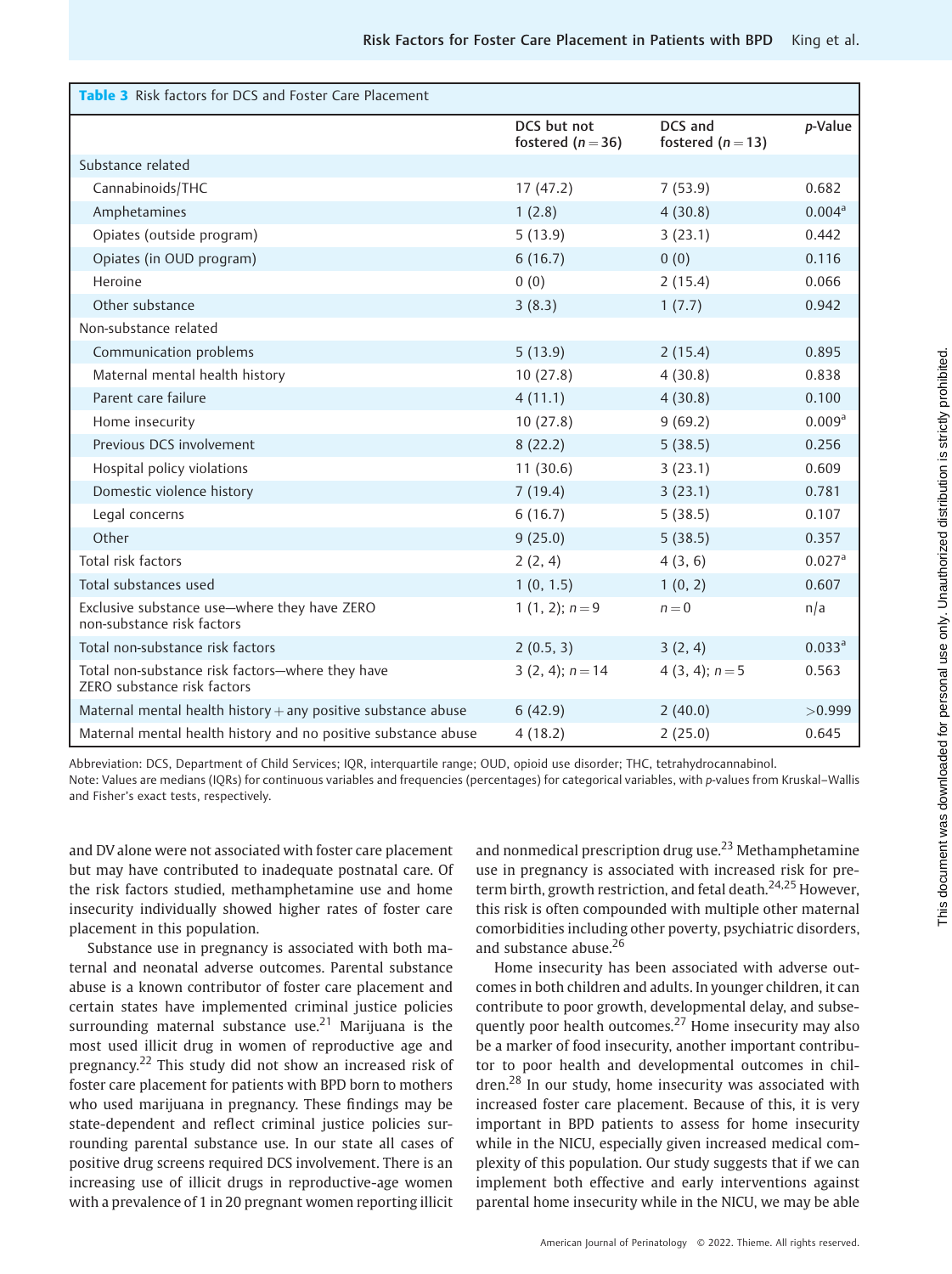to prevent DCS involvement and/or foster care placement for patients with BPD.

This study suggests that an increasing number of risk factors identified may increase risk for foster care placement in BPD patients. Addressing social determinants of health is crucial toward rectifying prenatal care inadequacies and improving neonatal outcomes.<sup>29,30</sup> There is an increasing interest in evaluating how individual psychosocial factors and their community impact infant morbidity and mortality. $31$  It has been previously shown that parental socioeconomic factors contribute to CPS maltreatment cases in pediatric patients.<sup>32</sup> However, this has not been thoroughly assessed in patients with BPD. For these reasons, we believe that identifying socioeconomic risk factors are important in patients with BPD. Continued efforts are needed to rectify these disparities.

Limitations of this study included sample size, categorization limitations, recall limitations, and implicit biases. Some of the risk factors studied had small sample sizes impacting hypothesis testing of the individual risk factors studied and may have limited a comparison between variables (i.e., foster care group with exclusive substance use and no other risk factors had an N of 0). The methodology for certain risk factors in this retrospective review was dependent on documentation from the medical and social work team. There were historical aspects to risk factor categorization that may be impacted by recall and appropriate disclosure including home insecurity, maternal mental health, history of DV, and even legal concerns if more remote. Reviewing patient intake addresses, inquiry about home inhabitants, and employment provided additional opportunities to address home insecurity if not disclosed by parents. Risk factors identified throughout NICU stay including communication problems, hospital policy violations, and parent care failure may have underlying medical team's implicit biases. These risk factors were reasons for social work involvement and subsequent DCS/foster care involvement and inherently may have had different thresholds in the teams communicating concerns about family members.

For patients with BPD, there may be additional medical problems impacting health outcomes (i.e., interventricular hemorrhage, congenital heart disease, necrotizing enterocolitis, etc.) that may have contributed to discharge disposition. Some families may elect for their child to be admitted to long-term care facilities following discharge from the NICU, especially in the context of increasing medical complexity. These families may have qualified for DCS involvement for certain risk factors but would not have been considered for foster care placement given placement in a long-term care facility. The sample size for these cases, specifically in BPD patients with chronic respiratory failure patients with tracheostomy dependence, was small and may have been irrelevant.

# Conclusions

Our study shows that both DCS and foster care placement at NICU discharge are prevalent in patients with BPD. Identification of socioeconomic risk factors both independently and cumulatively may contribute to these outcomes. There is a significant need to better address social determinants of health surrounding prematurity and its morbidity, including BPD. There is an opportunity in the NICU setting to address potential barriers impacting families. It is crucial that we begin developing institutional strategies to better understand how social determinants of health impact BPD patient outcomes.

### Conflict of Interest

None declared.

#### References

- 1 Williams EP, Seltzer RR, Boss RD. Language matters: identifying medically complex children in foster care. Pediatrics 2017;140 (04):e20163692
- 2 Wildeman C, Emanuel N. Cumulative risks of foster care placement by age 18 for U.S. children, 2000-2011. PLoS One 2014;9 (03):e92785
- 3 Tung I, Christian-Brandt AS, Langley AK, Waterman JM. Developmental outcomes of infants adopted from foster care: predictive associations from perinatal and preplacement risk factors. Infancy 2020;25(01):84–109
- 4 Vig S, Chinitz S, Shulman L. Young children in foster care. Infants Young Child 2005;18(02):147–160
- 5 Parker MG, Garg A, McConnell MA. Addressing childhood poverty in pediatric clinical settings: the neonatal intensive care unit is a missed opportunity. JAMA Pediatr 2020;174(12): 1135–1136
- 6 Voynow JA. "New" bronchopulmonary dysplasia and chronic lung disease. Paediatr Respir Rev 2017;24:17–18
- 7 Hintz SR, Kendrick DE, Vohr BR, Poole WK, Higgins RDNational Institute of Child Health and Human Development (NICHD) Neonatal Research Network. Community supports after surviving extremely low-birth-weight, extremely preterm birth: special outpatient services in early childhood. Arch Pediatr Adolesc Med 2008;162(08):748–755
- 8 Mowitz ME, Ayyagari R, Gao W, Zhao J, Mangili A, Sarda SP. Health care burden of bronchopulmonary dysplasia among extremely preterm infants. Front Pediatr 2019;7:510
- 9 Álvarez-Fuente M, Arruza L, Muro M, et al. The economic impact of prematurity and bronchopulmonary dysplasia. Eur J Pediatr 2017;176(12):1587–1593
- 10 Michael Z, Spyropoulos F, Ghanta S, Christou H. Bronchopulmonary dysplasia: an update of current pharmacologic therapies and new approaches. Clin Med Insights Pediatr 2018; 12:1179556518817322
- 11 Mowitz ME, Mangili A, Han L, et al. Prevalence of chronic respiratory morbidity, length of stay, inpatient readmissions, and costs among extremely preterm infants with bronchopulmonary dysplasia. Expert Rev Pharmacoecon Outcomes Res 2021;21 (05):1117–1125
- 12 Kalikkot Thekkeveedu R, Guaman MC, Shivanna B. Bronchopulmonary dysplasia: a review of pathogenesis and pathophysiology. Respir Med 2017;132:170–177
- 13 Vogel JP, Chawanpaiboon S, Moller AB, Watananirun K, Bonet M, Lumbiganon P. The global epidemiology of preterm birth. Best Pract Res Clin Obstet Gynaecol 2018;52:3–12
- 14 Vos AA, Posthumus AG, Bonsel GJ, Steegers EA, Denktaş S Deprived neighborhoods and adverse perinatal outcome: a systematic review and meta-analysis. Acta Obstet Gynecol Scand 2014; 93(08):727–740
- 15 Tooley WH. Epidemiology of bronchopulmonary dysplasia. J Pediatr 1979;95(5, Pt 2):851–858